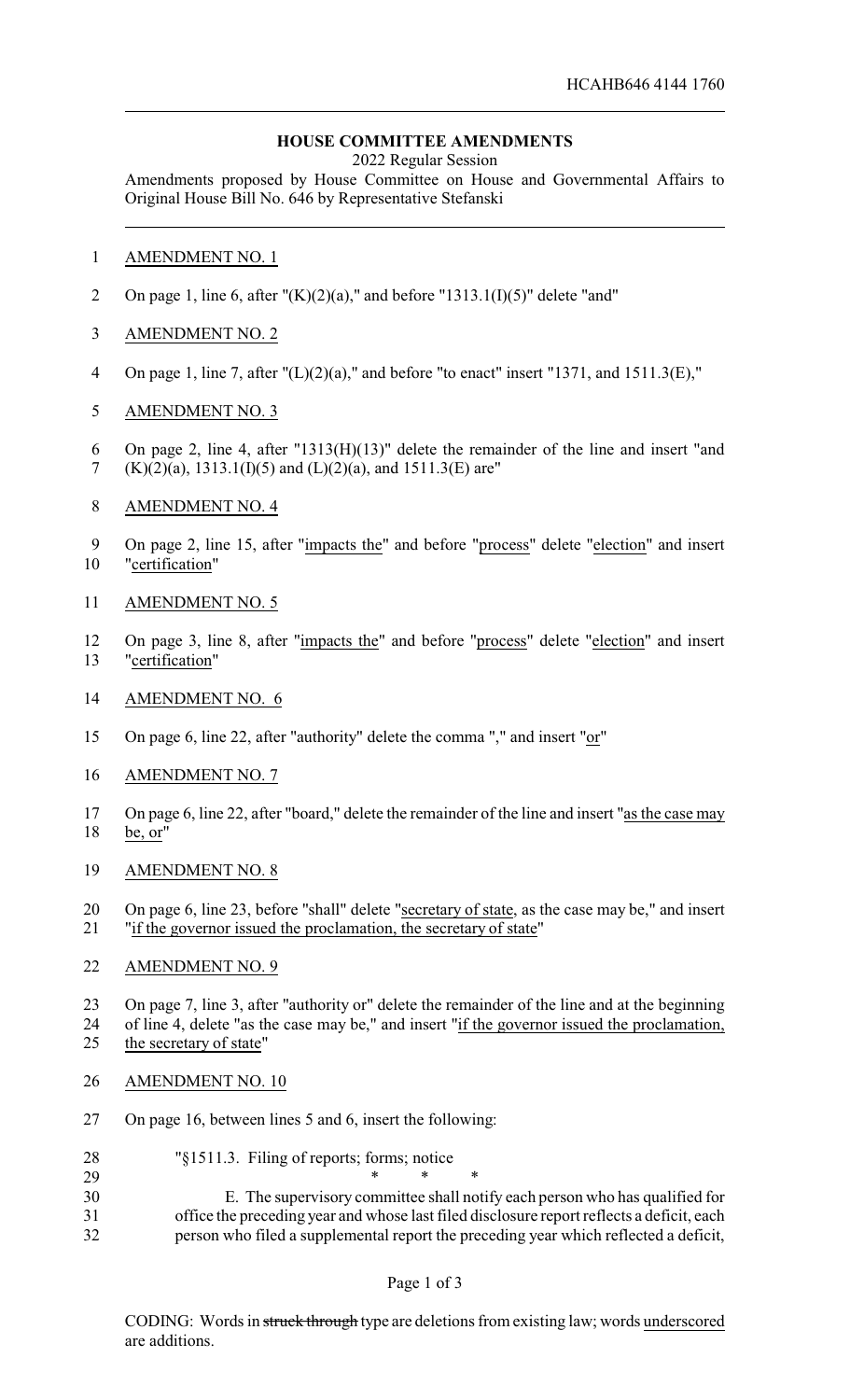and each declared but unqualified candidate who filed a report the previous year, of 2 the date that the annual report as provided in R.S. 18:1491.6(E) and 18:1495.4(E) is due and of the information required in the report. Each notice shall be mailed or sent by electronic mail at least thirty days prior to the date the report is due; however, failure by the supervisory committee to notify a candidate, committee, or other person as required by this Subsection shall not bar or be a defense to any action brought against a candidate, treasurer or chairman of any committee, or other person by the supervisory committee under the provisions of this Chapter."

## AMENDMENT NO. 11

 On page 16, line 6, after "Section 2." delete the reminder of the line and insert "R.S. 18:423(C), (E), and (H), 433(A)(1) and (5), (B)(1), and (D), and 1371 are"

#### AMENDMENT NO. 12

On page 19, between lines 13 and 14, insert the following:

"§1371. Delivery and return of machines and supplies; contract; time of delivery

 A.(1) The secretary of state shall contract for the delivery to the voting precincts of the election daymachines and other election equipment and supplies for which he is responsible and for their return to the storage warehouses. The specifications for the contract shall be prepared by the secretary of state after 19 consultation with and approval by the parish custodian of the parish in which the contract is to be performed. The contract shall be advertised and let in accordance contract is to be performed. The contract shall be advertised and let in accordance with the Louisiana Procurement Code. The governing authority of the parish or municipality in which the voting machines are to be used may submit bids and be awarded contracts for the drayage of the voting machines.

 (b) The secretary of state may contract for delivery the week prior to the beginning of early voting until no later than 11:59 p.m. on the day before early voting begins for an election, in the parishes that have three or more early voting locations, of the voting machines and other election equipment and supplies for which he is responsible and for their return to the offices of the registrars of voters 29 or the location designated by the registrar of voters within twenty-four hours of the end of early voting. The specifications for the contract shall be prepared by the end of early voting. The specifications for the contract shall be prepared by the secretary of state after consultation with and approval by the registrar of voters of the parish in which the contract is to be performed. The contract shall be advertised and let in accordance with the Louisiana Procurement Code. The governing authority of the parish or municipality in which the voting machines are to be used may submit bids and be awarded contracts for the drayage of the early voting machines.

 (2) In addition to all other notices and advertisements for bids required, the secretary of state shall furnish notice of the invitation for bids at least thirty days prior to the opening of bids for each contract for the delivery of machines to the early voting locations or voting precincts for a parish in the following manner:

 (a) Publish notice of the invitation for bids in a newspaper of general circulation printed in such parish or, if there is no newspaper printed in such parish, in a newspaper printed in the nearest parish that has a general circulation in the parish covered by the contract.

 (b) Send such notice to the clerk of court for such parish who shall prominently post such notice in his office.

 (c) Notify the parish governing authority for such parish of the contract and that such parish governing authority is allowed to bid on such contract.

 (3) Contracts for the delivery of voting machines to the early voting locations or voting precincts in a parish may be entered into on a parish or regional basis. If a single contract provides for the delivery of voting machines to the early voting locations or voting precincts in more than one parish then the notices required by this Subsection shall be provided in each parish covered by such contract in accordance with this Subsection.